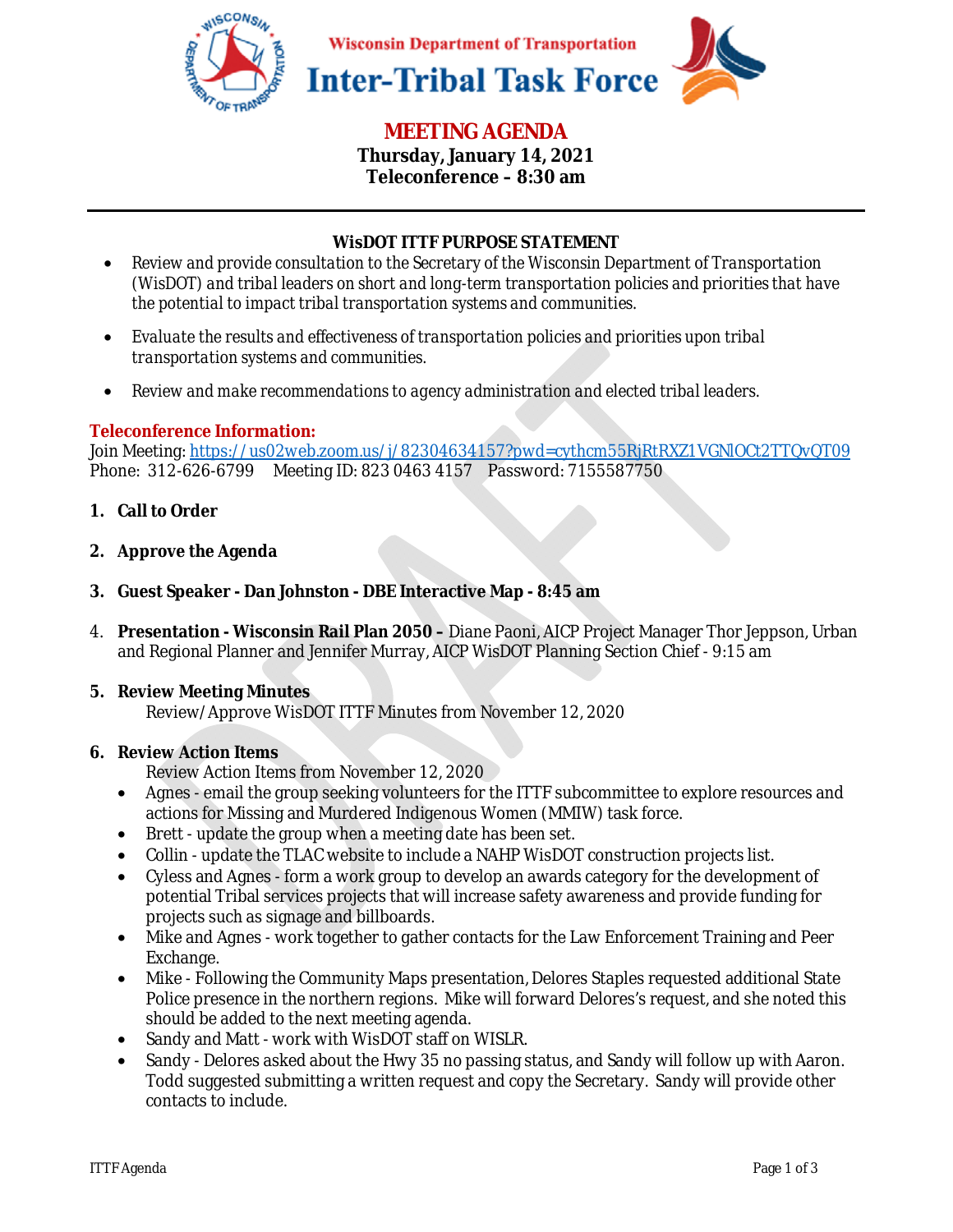

**Wisconsin Department of Transportation Inter-Tribal Task Force** 



## **Review Action Items (continued)**

- Sandy provide a link for the DBE interactive map and will request a layer be added showing Tribal lands. Sandy will also ask if the map can be searched for Native DBEs.
- Sandy update on Todd's request about the transportation bill that would provide \$125,000 in gaming funds to counties with Tribal headquarters and a casino.
- Tribal Liaisons please forward Tribal staff contacts to Stacie.
- GROUP suggest future guest speakers and topics for ITTF meetings.

## **7. Chair Report**

• Introduce Oneida ITTF Representative -Marie Summers, Representative, Kirby Metoxen, Alternate, and Troy Parr, Alternate.

#### **8. Standing Reports**

- State Tribal Affairs Program Report Sandy Stankevich, Manager
	- General Updates
	- Cultural Awareness Training
	- Introduction of new NC Tribal Liaison Mindy Samz
- ITTF Coordinator Report Agnes Fleming, ITTF Coordinator
	- Update on current year Scope of Work
		- Updating the ITTF Bylaws Members include Brett Blackdeer, Crystal Chapman-Chevalier, Ben Connors, Cyless Peterson, Sandy Stankevich and Delores Staples
	- Update on Stacey Schreiber request (See Attached)
- Tribal Labor Advisory Committee (TLAC) Ron Quade, TLAC Coordinator
	- Update on the Cultural Awareness Curriculum
	- Website posting of future WisDOT projects that include NAHP
- Tribal Historic Preservation Officers (THPO) Stacie Cutbank, THPO Coordinator
	- THPO Annual Work Plan
	- Update on upcoming training opportunities
- 9. **ITTF Representatives**  Update on the state of your Tribe, employment, services, challenges, etc.

| <b>Bad River</b>                | <b>Ben Connors</b>        |
|---------------------------------|---------------------------|
| <b>Forest County Potawatomi</b> | <b>Todd Mulvey</b>        |
| Ho-Chunk                        | <b>Brett Blackdeer</b>    |
| <b>Lac Courte Oreilles</b>      | <b>Tweed Shuman</b>       |
| Lac du Flambeau                 | <b>George Thompson</b>    |
| Menominee                       | Crystal Chapman-Chevalier |
| Oneida                          | <b>Marie Summers</b>      |
| <b>Red Cliff</b>                | <b>Jeff Benton</b>        |
| Sokaogon Chippewa               | Cassandra Graikowski      |
| St. Croix                       | <b>Delores Staples</b>    |
| Stockbridge-Munsee              | William Miller            |
|                                 |                           |